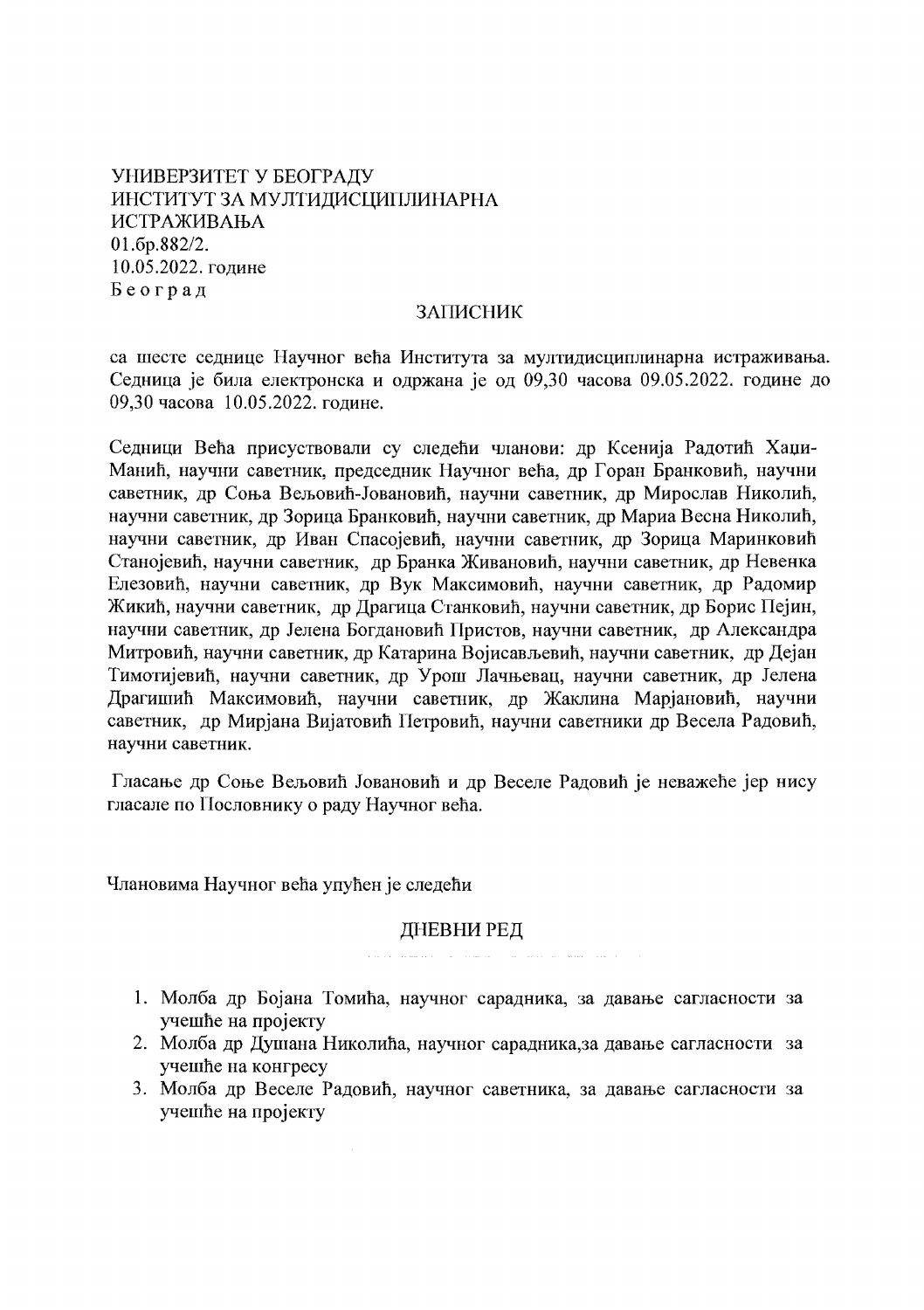Председавајућа Научног већа др Ксенија Радотић Хаџи-Манић, констатовала је да постоји кворум.

Дневни ред је једногласно, усвојен.

### Тачка 1.

Научно веће је, већином гласова, донело следећу

# ОДЛУКУ

Даје се сагласност др Бојану Томићу, научном сараднику, за учешће на пројекту у оквиру програма "Идентитети", који је расписао Фонд за науку Републике Србије. Назив предлога пројекта је: "Унапређење процедура за омогућавање доступности, приступачности и представљање културне баштине".

Носилац предложеног пројекта је Археолошки институт, а руководилац пројекта др Милица Тапавички Илић.

## Тачка 2.

Научно веће је, једногласно, донело следећу

## ОДЛУКУ

Даје се сагласност др Душану Николићу, научном сараднику, Института за мултидисциплинарна истраживања, за учешће на конгресу "5<sup>th</sup> Percid Fish International Symposium - Percis V" који ће се одржати у Чешким Буђејовицама (Чешка) од 18. до 23. септембра 2022. године.

Др Душан Николић ће на конгресу имати две постер презентације.

### Тачка 3.

Научно веће је, већином гласова, донело следећу

## ОДЛУКУ

Даје се сагласност др Весели Радовић, научном саветнику, за учешће на пројекту у оквиру програма "Идентитети", који је расписао Фонд за науку Републике Србије.